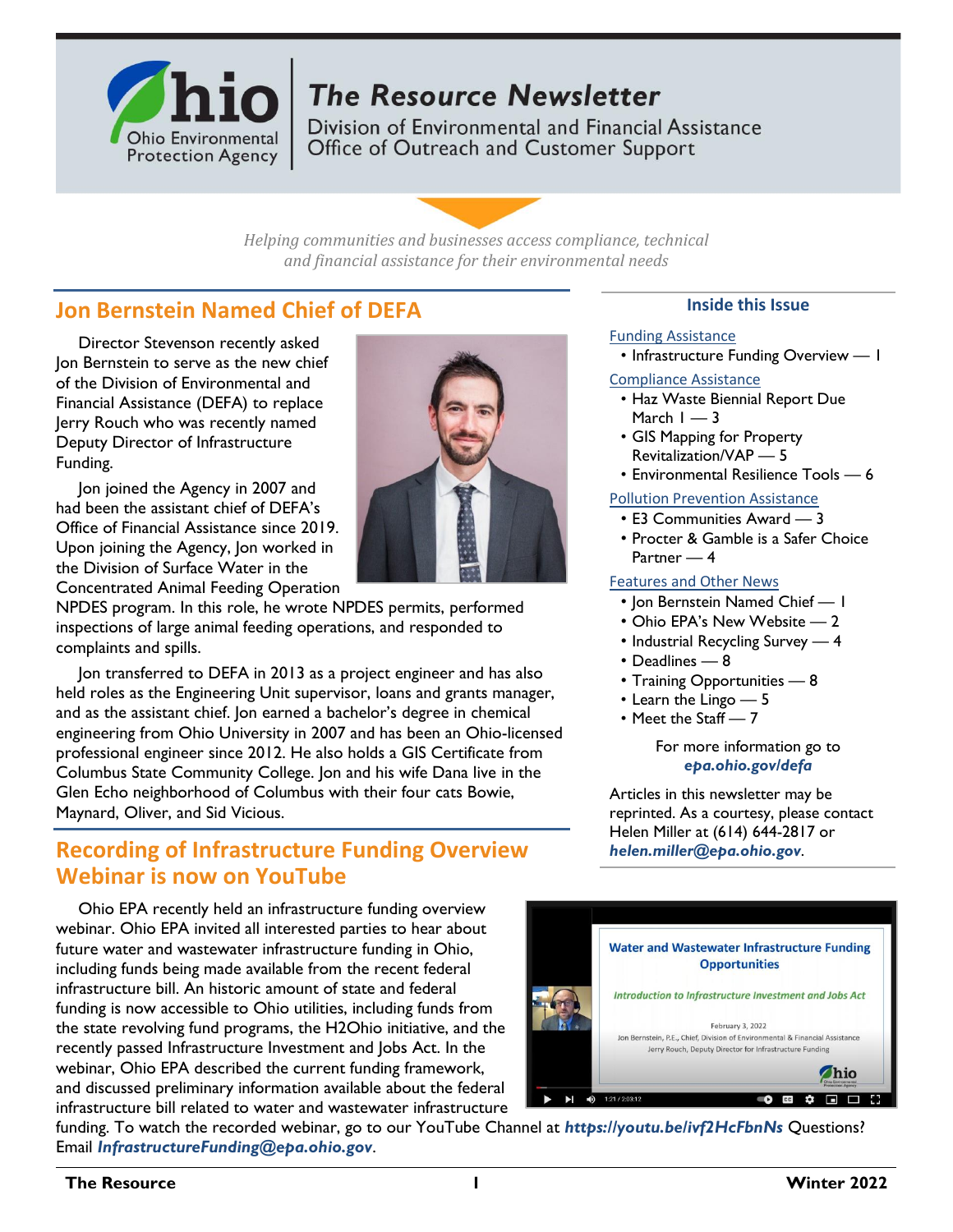## **Ohio EPA Launches New Web Site**

Ohio EPA recently launched a new website. Our new website is designed to make it easier to find what you need to interact with us and to increase the quality of our interaction.

First things first- we have the same Domain. Our main URL domain is still *[epa.ohio.gov](https://epa.ohio.gov/)*.

Update your Bookmarks. Everything else after our main domain has changed, so you'll need to spend some time to find your preferred content and update your bookmarks.

Reach out if you need help. The new website is just the beginning of a new dynamic between Ohio EPA and you. If you have problems finding the information you need, please *[e-mail](mailto:web.requests@epa.ohio.gov?subject=New%20Website%20Help%20-%20External)* us or use our *[general contact form](https://epa.ohio.gov/help-center/contact-us/forms/contact-us-form)*. If you're reporting a broken link, please include the web address of the page you were on and/or the breadcrumb path as shown below.

#### Ohio EPA / Divisions & Offices / Environmental & Financial Assistance / Announcements / DEFA Announcements

For technical questions about permits or regulations, please use our *[Ask a Question](https://ohioepa.custhelp.com/app/ask)* feature through the Customer Support Center. We know digital channels are constantly evolving and improving. Please let us know what you think using our *[website feedback form](https://epa.ohio.gov/help-center/contact-us/forms/website-feedback-form)*.

Here are some of the highlights of what you will find on our new website, our main navigation was redefined to reflect what constituents and organizations expect to do when visiting our website.

- Stay Compliant I want to be compliant with Ohio EPA regulations, where do I start?
- Make a Difference I want to help from my own trench, how do I learn more?
- Monitor Pollution I want to know about our environmental status.
- Get Funding I want to know how I can get financial aid for a project.
- Find Regulations I want to find a specific law or rule.

Our Search is available throughout the site and was improved to deliver more accurate results. The Customer Support Center is easily accessible at the bottom footer from any page.

|                                                                                                          | Can't find what you're looking for?<br><b>Get Started</b><br><b>Customer Support Center</b> |                                                                     |                                                                           |
|----------------------------------------------------------------------------------------------------------|---------------------------------------------------------------------------------------------|---------------------------------------------------------------------|---------------------------------------------------------------------------|
| <b>Who We Are</b><br><b>About Ohio EPA</b><br><b>Divisions &amp; Offices</b>                             | <b>What We Do</b><br>Compliance<br><b>Permitting</b>                                        | <b>What's New</b><br><b>Current Topics</b><br><b>Proposed Rules</b> | <b>Connect With Us</b><br><b>Media Resources</b><br><b>Public Records</b> |
| <b>The Director</b><br><b>Districts</b>                                                                  | <b>Tracking</b><br><b>Training</b>                                                          | <b>Events</b><br><b>News</b>                                        | <b>Employment</b><br><b>Help Center</b>                                   |
| Ohio Environmental Protection Agency   50 W. Town St., Suite 700 Columbus, OH 43215   Call: 614-644-3020 |                                                                                             |                                                                     |                                                                           |
| <b>Powered by</b>                                                                                        | <b>Privacy Notice and Policies</b>                                                          | <b>ADA and Non-Discrimination</b><br>Checkbook                      | Θ                                                                         |

**Welcome to the new Ohio Environmental Protection Agency website** Learn more about what we do  $\bullet$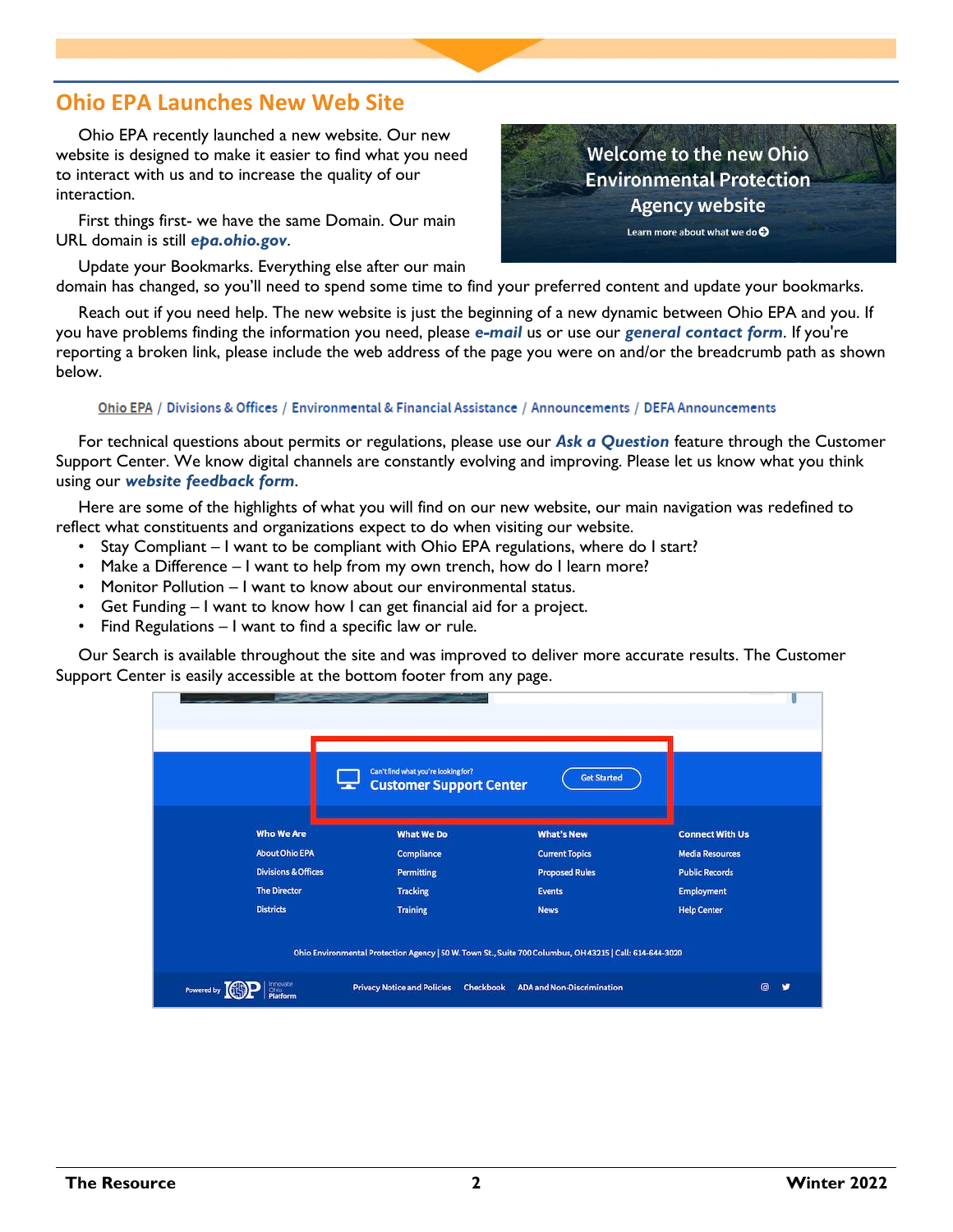## **Seven Ohio Communities Awarded Ohio EPA's First Encouraging Environmental Excellence for Communities Award**

Several Ohio communities were highlighted at our September 2021 Virtual Sustainability Conference for receiving the first community environmental stewardship awards from Ohio EPA.

The Encouraging Environmental Excellence for Communities (E3C) program recognizes communities for implementing environmental stewardship initiatives through environmental, economic, and social programs and activities. The program's three levels include Implementation Level, which requires completion of one environmental activity; Stewardship Level, requiring completion of activities in two environmental, one economic, and one social activity; and Sustainable Level, requiring completion of four environmental, two economic, and two social activities.

Ohio EPA Director Laurie A. Stevenson recognized the city of Dublin and Westerville Energy Division at the Stewardship level. Bradford Wastewater, Greater Cincinnati Water Works, Northwestern Water and Sewer District, city of Upper Arlington, Willard Wastewater Treatment Plant were recognized



*"Local projects can have the greatest impacts on protecting and improving our environment," Director Stevenson said. "These communities deserve recognition for going beyond what regulations require and setting a standard for other communities to follow."* 

at the Implementation level of the new Encouraging Environmental Excellence for Communities awards. To read details about the winners, go to our *[press release](https://epa.ohio.gov/about/media-center/news/seven-ohio-communities-earn-ohio-epas-first-encouraging-environmental-excellence-for-communities-award)*. Go to our *[YouTube Channel](https://www.youtube.com/watch?v=GO5qVTIL2tw&list=PLG-i5NyfnYhF6iEMzwCzNGuQLDLV9fu_g)* to listen to our conference session recognizing the communities.

The Encouraging Environmental Excellence for Communities (E3C) recognizes a community's exceptional achievements in environmental stewardship. Any local government of Ohio can be recognized for its commitment to environmental excellence. Applications are evaluated using environmental stewardship and related activities developed by Ohio EPA. The goal of environmental stewardship is to reduce the impact of business or organizational activities on the environment beyond measures required by any permit or rule, producing a better environment, conserving natural resources, and resulting in long-term economic benefits. Applicants must be in compliance with environmental laws and regulations. Applications use a checklist and narrative format and are accepted at any time. Once a community has met the requirements for a level of recognition, they can submit the information for review. E3C awardees at each level receive a plaque, an E3C decal and a flag commemorating their achievements. More information about the E3C program is available *[online](https://epa.ohio.gov/divisions-and-offices/environmental-financial-assistance/recognition-and-awards/encouraging-environmental-excellence-e3-program)* or by calling Ohio EPA's Office of Compliance Assistance and Pollution Prevention at 1-800-329-7518.

## **Hazardous Waste Biennial Report Due March 1, 2022**

The 2021 hazardous waste biennial report is due on Tuesday, March 1, 2022. Filing is easy, using Ohio EPA's eBusiness Center service called eDRUMS. Due to adoption of new rules on 10/5/2020, more types of facilities must file than just large quantity generators and permitted treatment, storage, or disposal facilities. Reverse distributors of hazardous waste pharmaceuticals and certain types of recyclers must also submit a report. For questions, please contact Alexandra Pappas at *[alexandra.pappas@epa.ohio.gov](mailto:alexandra.pappas@epa.ohio.gov)* or Paula Canter at *[paula.canter@epa.ohio.gov](mailto:paula.canter@epa.ohio.gov)*.

> Go to our *[Hazardous Waste Reporting web page](https://epa.ohio.gov/divisions-and-offices/environmental-response-revitalization/reports-and-data/hazardous-waste-reporting)* for more information on:

- Who must file:
- Quick reference documents;
- Information on how to file electronically, along with a link to a video on our YouTube Channel; and
- Links to paper forms and documents.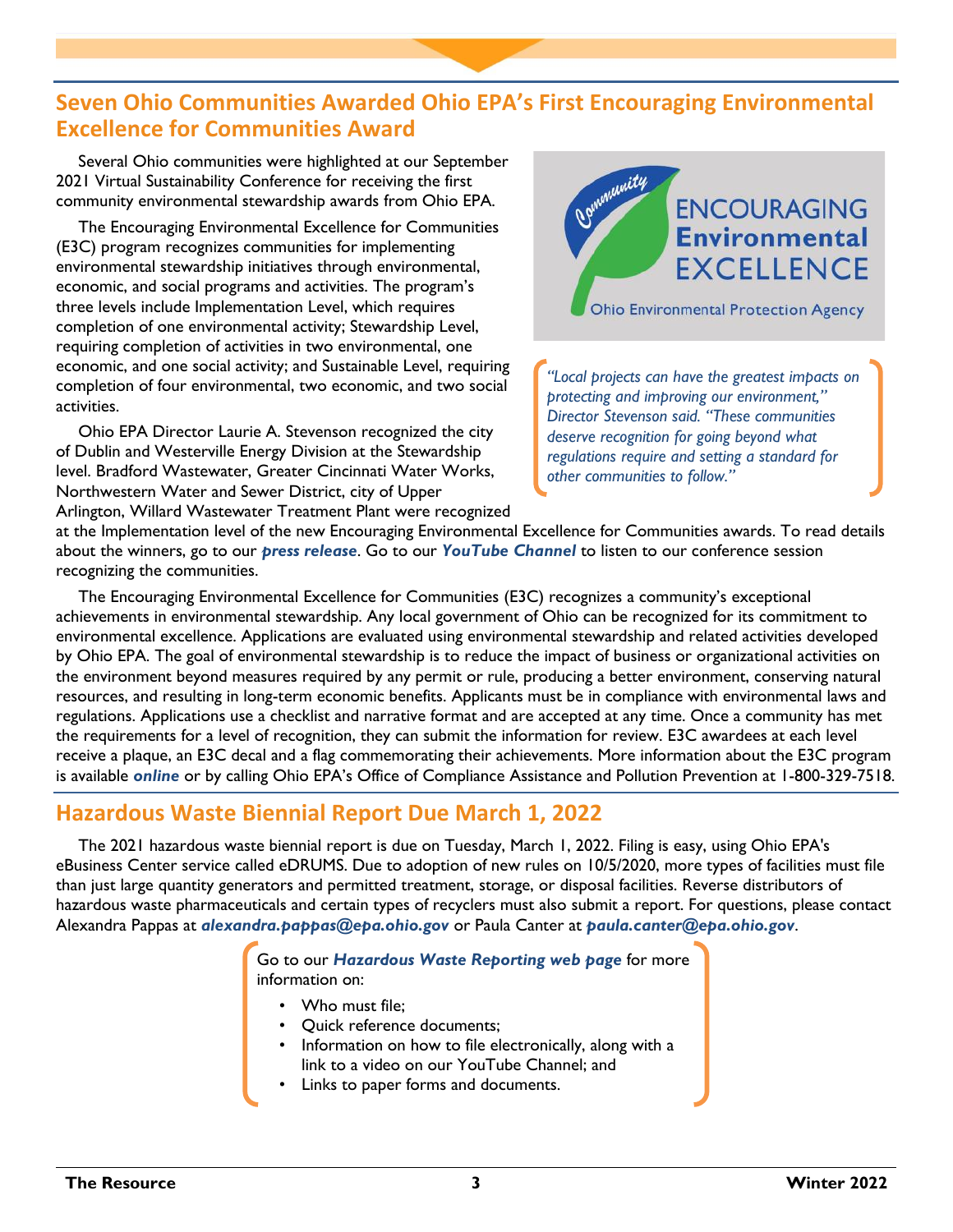## **Procter & Gamble is Recognized as a Safer Choice Partner of the Year by U.S. EPA**

U.S. EPA recognized Procter & Gamble Company (P&G), Cincinnati, Ohio as an outstanding Safer Choice Formulator-Product Manufacturer in 2021. P&G has been a Safer Choice partner since 2019. In 2020, they added 12 products to their Safer Choice-certified line and updated two formulations. P&G designed, formulated, and manufactured their first complete Safer Choice-certified brand portfolio that is a collection of fabric and home care products. These products were designed specially to address cleaning issues in the many hard water regions of the United States. The product line contains nine ingredients that are identified by commonly recognized names for ease of understanding by consumers. Safer Choice commends P&G for their commitment to developing products that are safer for consumers and for the environment.



*[The Safer Choice](https://www.epa.gov/saferchoice)* program helps consumers and purchasers for facilities, such as schools and office buildings, find products that perform and are safer for human health and the environment. This year's awardees have all shown a commitment to pollution prevention by reducing, eliminating, or preventing pollution at its source prior to recycling, treatment, or disposal. The 2021 Partner of the Year award winners represent a wide variety of leadership organizations from each of the 10 EPA regions. These include businesses, comprising small- and medium-sized companies and women-owned companies; state and local governments; nongovernmental organizations; associations; and others.

More than 2,000 products currently qualify to carry the Safer Choice label. Safer Choice products are available *[for](https://www.epa.gov/saferchoice/products#sector=Home)  [your home at retail stores](https://www.epa.gov/saferchoice/products#sector=Home)* and *[for use in facilities like schools, hotels, offices, and sports venues](https://www.epa.gov/saferchoice/products#sector=Business)*.

## **Ohio EPA's Division of Materials and Waste Management (DMWM) Industrial Recycling Survey**

Ohio EPA wants to hear from you! We are asking businesses like yours to complete a short survey to tell us about your recycling needs. We want to know what recycling assistance you wish was available and would find useful. We value your input and know your time is precious. That is why we made sure this survey will take just a few minutes. Even if you already have a successful recycling program, your insight is helpful. Just answer the questions as if you were starting a new recycling program.

We will not contact you unless you indicate you want us to. If you want to be contacted, then please complete the last three questions of the survey which ask for contact information.

Ohio's 88 counties are organized into 52 solid waste management districts. One of their roles is to provide technical assistance to help businesses start and improve recycling programs.

We will share what you tell us with the solid waste management districts. Your answers will help the solid waste management districts develop programs to address your needs. If you are not familiar with solid waste management districts, you can refer to our fact sheet *[Solid Waste Management Districts](https://epa.ohio.gov/static/Portals/34/document/guidance/gd_1005.pdf)*.

Here is the link to the survey: *[https://forms.office.com/Pages/ResponsePage.aspx?id=xPz4UNiUB0-](https://forms.office.com/Pages/ResponsePage.aspx?id=xPz4UNiUB0-E6zbtV8fIohfDcWsX-fVCurroZ_PL1yZUNVUyOTNFSTcxQkhDRzhMMERWREI1Nk9RMi4u) [E6zbtV8fIohfDcWsX-fVCurroZ\\_PL1yZUNVUyOTNFSTcxQkhDRzhMMERWREI1Nk9RMi4u](https://forms.office.com/Pages/ResponsePage.aspx?id=xPz4UNiUB0-E6zbtV8fIohfDcWsX-fVCurroZ_PL1yZUNVUyOTNFSTcxQkhDRzhMMERWREI1Nk9RMi4u)*

Thank you for investing your time in our research. For questions, please contact *[Ernest.stall@epa.ohio.gov](mailto:Ernest.stall@epa.ohio.gov)*.

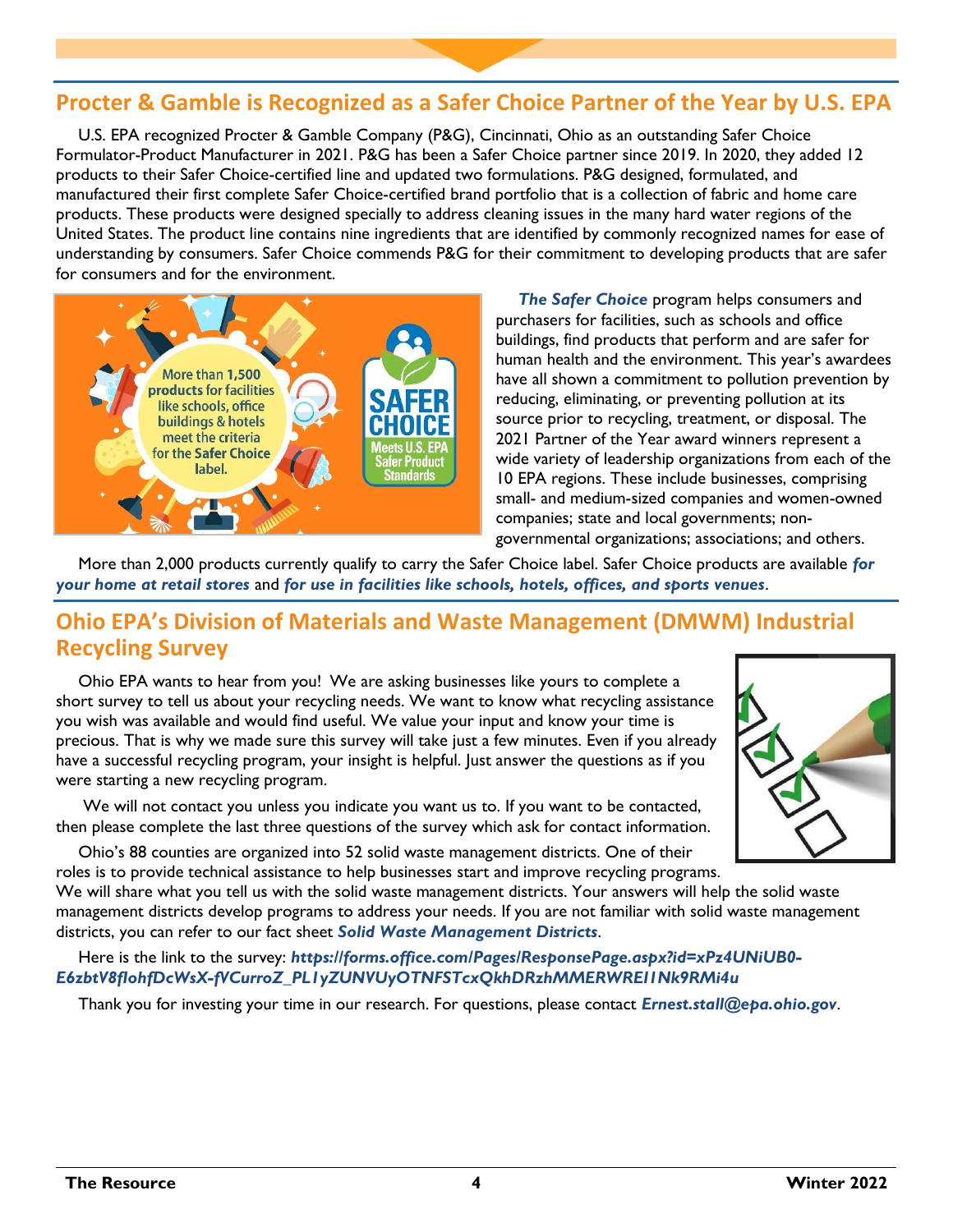## **Ohio EPA Launches GIS Mapping Tool for Property Revitalization/Voluntary Action Program**

## **Learn the Lingo**

*[Voluntary Action Program \(VAP\):](https://epa.ohio.gov/divisions-and-offices/environmental-response-revitalization/derr-programs/voluntary-action-program)* This program was created by Ohio EPA to give companies a way to investigate possible environmental contamination, clean it up if necessary and receive a legal release from the State of Ohio that no more cleanup is needed.

Ohio EPA has launched an *[online GIS mapping tool](https://epa.ohio.gov/about/media-center/news/ohio-epa-launches-gis-mapping-tool-for-property-revitalizationvoluntary-action-program)* the public can use to track and research properties that have completed investigation/remediation work under Ohio EPA's *[Voluntary Action](https://epa.ohio.gov/divisions-and-offices/environmental-response-revitalization/derr-programs/voluntary-action-program)  [Program \(VAP\).](https://epa.ohio.gov/divisions-and-offices/environmental-response-revitalization/derr-programs/voluntary-action-program)* The sites detailed on this *[GIS application](https://oepa.maps.arcgis.com/apps/webappviewer/index.html?id=ed14ff3065b848a0aba82d4a71f57d82)* have been granted a Covenant Not to Sue (CNS) by the Agency, which protects the property owner or operator and future owners from legal responsibility to the State of Ohio for further environmental investigation and remediation relating to known releases.

The announcement coincided with the VAP's 27th anniversary. Since the program's launch, records for CNS's have been housed at county recorder's offices, as well as within Ohio EPA's older document storage facilities and applications. With this new online mapping tool, information about properties that have gone through the VAP will be easier to navigate, allowing organizations to better visualize redevelopment opportunities in Ohio communities.

Ohio EPA recognizes the need to remove the environmental and legal barriers that can stall redevelopment and reuse of potentially contaminated and contaminated properties. Through the voluntary efforts of the property owners and associated certified professionals, each of these properties

has met the respective environmental standards for safe reuse and redevelopment.

The covenant not to sue protections apply only when the property is used and maintained according to the specified terms and conditions. Since the Voluntary Action Program was created in 1994, more than 15,700 acres of contaminated land on 670 sites in 71 counties have been investigated and/or remediated, and subsequently received covenants not to sue.

*"As Ohio works to open opportunities for economic redevelopment throughout the state, technology like this can make it easier to market Ohio to potential investors," said Governor Mike DeWine. "Properties that once may have been written off as low-value brownfields are now certified as environmentally ready for commercial or industrial use."* 

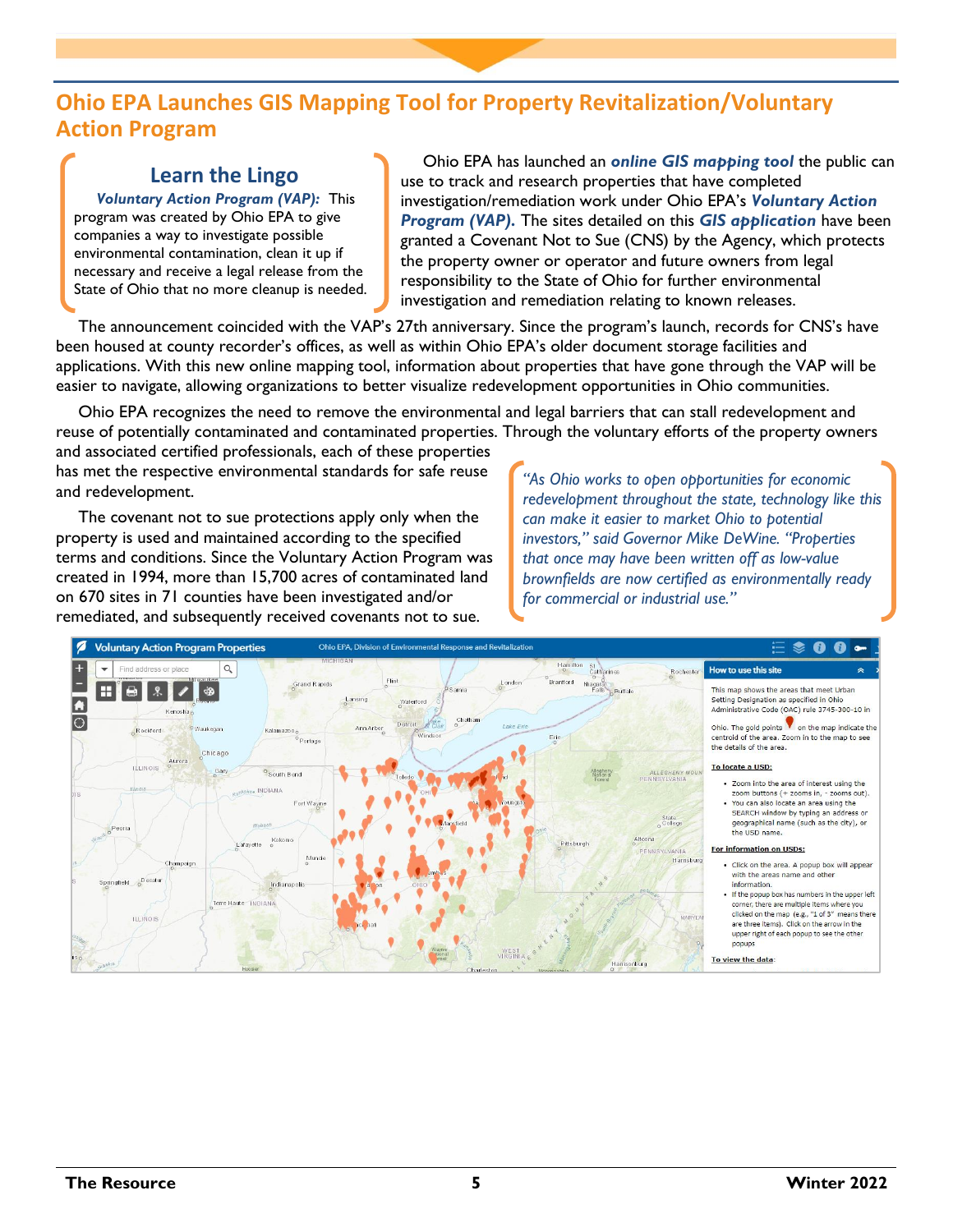## **U.S. EPA's Environmental Resilience Tools Wizard**

The *[Environmental Resilience Tools Wizard \(ERTW\)](https://www.epa.gov/emergency-response-research/environmental-resilience-tools-wizard)* contains tools produced by U.S. EPA that address environmental concerns in disaster mitigation, preparedness, response, and recovery. It is an online wizard that helps you find the right resource to meet your needs.

The ERTW is intended for use by state, local, and emergency managers who need to address disaster environmental concerns. It may also be of interest to cities and counties implementing hazard mitigation plans, researchers, drinking water and wastewater utilities, and community or environmental organizations.

You do not need to download any software. Once in the wizard, you can find tools using keyword search and the filter. The tools are listed on information cards in the center of the wizard. Each card provides a web link to the tool and describes how to use it to build community resilience to disasters. You can export results as a pdf or csv file. It works best with Chrome or Firefox browsers.

The ERTW contains publicly available tools produced by U.S. EPA, including scientific models, guidance documents, case studies, checklists, datasets, fact sheets, and technical support. They address environmental concerns that may arise in disasters, including air quality, water quality, environmental justice, ecosystems, sustainability, and waste. They may be used for different types of disasters, including oil spills, wildfires, flooding, hurricanes, disease outbreaks, tornados, earthquakes, and chemical or radiological accidents. The ERTW categorizes incidents as: environmental and health emergencies, geophysical disasters, and extreme weather. They may be used during different stages of disaster mitigation, preparedness, response, and recovery.

The ERTW was developed by U.S. EPA's Office of Research and Development. To learn more about the research that went into it, check out the resilience tools inventory report at:

*[https://cfpub.epa.gov/si/si\\_public\\_record\\_report.cfm?Lab=NHSRC&dirEntryId=311248](https://cfpub.epa.gov/si/si_public_record_report.cfm?Lab=NHSRC&dirEntryId=311248)*. If you have questions about the ERTW, email *[toolswizard@epa.gov](mailto:toolswizard@epa.gov)*.

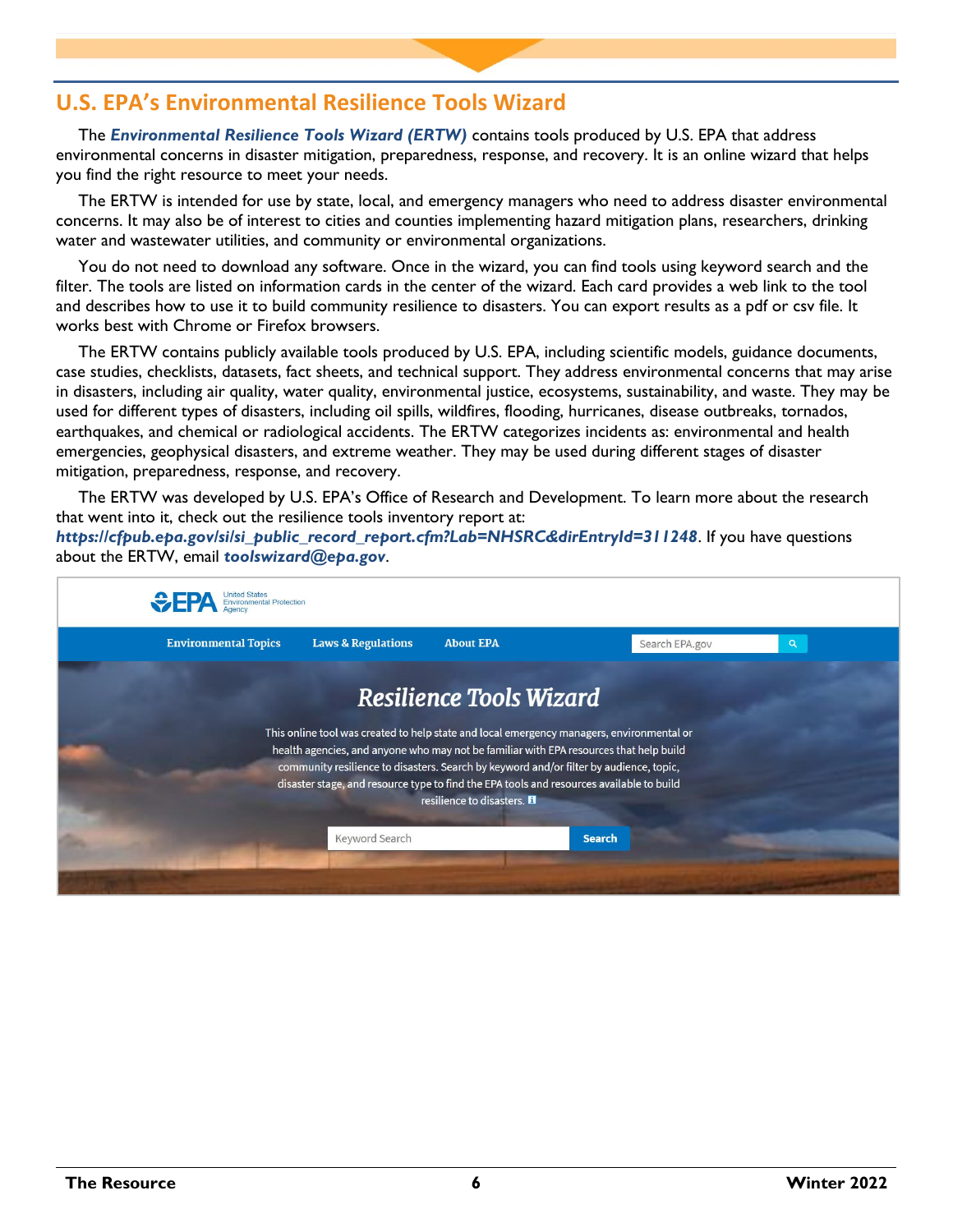## **Meet the Staff**

#### **Kerri Chung**

Kerri joined DEFA in the summer of 2021 in the environmental engineering unit. She graduated from the Ohio State University with a bachelor's degree in ecological engineering.

#### **How long have you worked for Ohio EPA?**

I was an intern in the Division of Air Pollution Control DAPC in 2016. I returned to Ohio EPA in July 2021 after working in both the Environmental Services and Civil Engineering groups at a consulting firm.

#### **What excites you the most about the work that you do or your field of study?**

The impact we can make on not only the environment but people's quality of life and their outlook on protecting the environment.

#### **Favorite memory or accomplishment with the Agency or related to your field?**

I have a lot of little victories I've appreciated since entering the workforce, but one of my favorites was producing my first stormwater master plan for an industrial park. The company I had recently joined won one of their largest industrial design projects, so I had to hit the ground running. After weeks spent staring at contour lines, soils maps, and HydroCAD outputs, I finally had one 22"x34" plan sheet with 20+ basins (and functioning outlet structures!) over a nearly 1,000-acre property that would become the basis of design for all the individual parcels.

#### **What are your favorite things to do outside of work?**

Trying new restaurants and breweries around Columbus and going to Ohio State football games. I also love just hanging out on the couch with our three dogs after a day of work.

#### **Who inspires you?**

My mom and my high school biology teacher. My mom has degrees in biology, chemistry, and science education. I had the privilege of growing up doing science experiments at home and listening to explanations of things like how frogs have three-chambered hearts. I've always been grateful to have such a strong female role model in the STEM field. My biology teacher was my first introduction to environmental science and taught me what it really means to think global, act local. He has always been great at showing people how special their "backyard" is and motivating them to protect their local resources via education.

#### **Samira Deeb**

Samira received a bachelor's degree in public health, specializing in environmental health, from The Ohio State University, and a master's in public health from Kent State University.

#### **How long have you worked for Ohio EPA?**

I joined the Agency unofficially in the winter of 2015 as a public health student working and learning alongside toxicologists in the air toxics unit. I officially joined the Agency as a summer air pollution intern and following my internship, joined the air monitoring unit as an environmental specialist (ES) I. In August 2016, I transitioned to an ES II with Central District Office as an air pollution inspector and permit writer. I joined the Office of Compliance Assistance and Pollution Prevention (OCAPP) team in September 2021, and I am delighted to be part of an enthusiastic and dynamic team!

#### **What excites you the most about the work that you do or your field of study?**

My academic training is in public health and environmental health – and I am drawn to the field's holistic approach to solving complex problems. During my time at the Agency, I have immersed myself in learning all aspects of air pollution – and I take pride in using my air knowledge to assist the regulated community in understanding complex air regulations and adopting pollution prevention measures when possible – that ultimately ensure public health and the environment are protected.